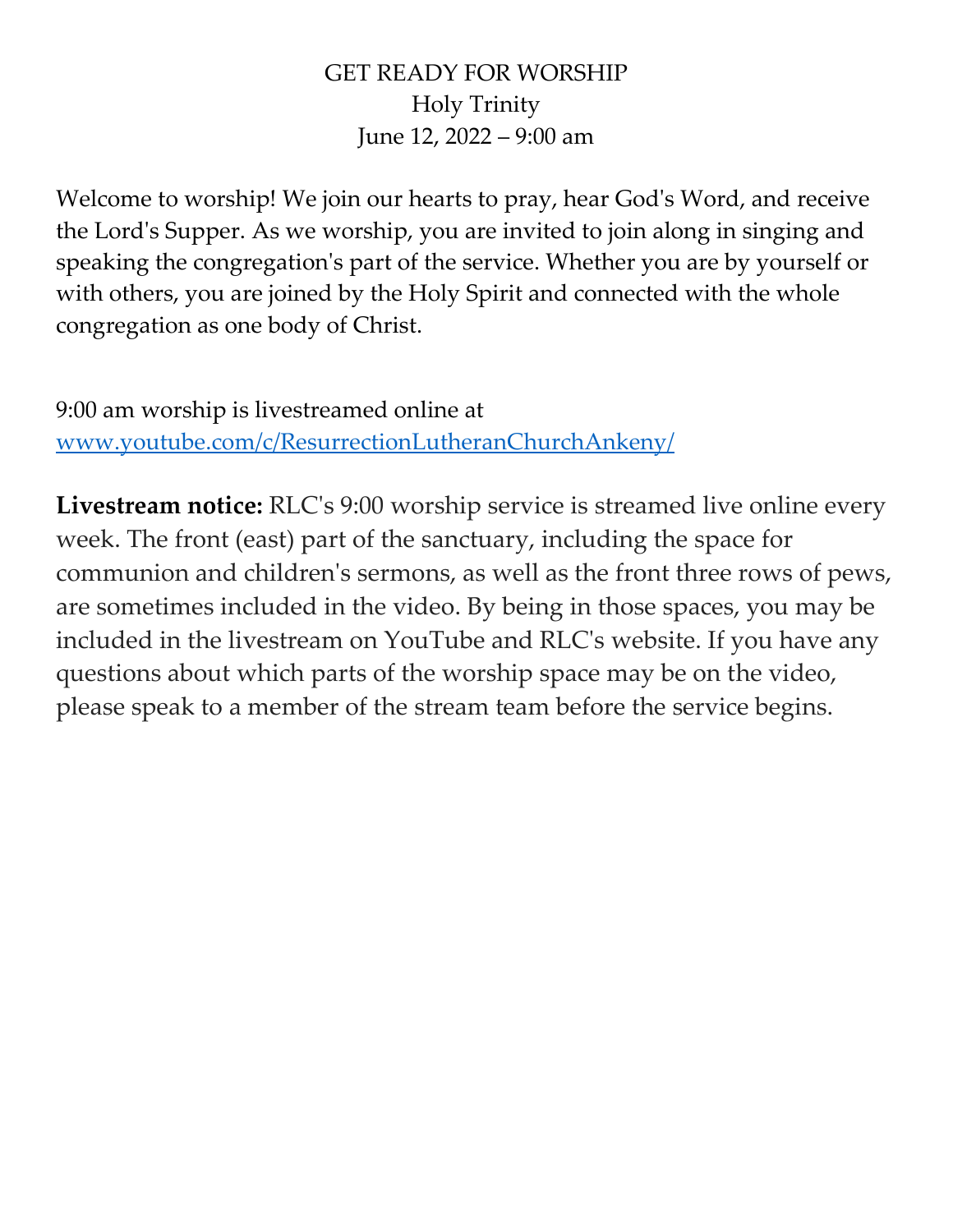Accompanist Dave Vagts

Liturgist

*ELW= the red hymn book underneath your seat. Hymns are located in the back of the book. A Bible is also located beneath your seat.*

Gathering

# **Prelude**

## **Welcome and Announcements**

# **Confession and Forgiveness**

*All may make the sign of the cross, the sign that is marked at baptism, as the presiding minister begins.*

Blessed be the holy  $Trinity,  $+$$  one God, whose steadfast love endures forever.

## **Amen.**

Let us confess our sin in the presence of God and of one another.

Merciful God, **we confess that we have not followed your path but have chosen our own way. Instead of putting others before ourselves, we long to take the best seats at the table. When met by those in need, we have too often passed by on the other side. Set us again on the path of life. Save us from ourselves and free us to love our neighbors. Amen.**

Hear the good news! God does not deal with us according to our sins but delights in granting pardon and mercy. In the name of  $\pm$  Jesus Christ, your sins are forgiven. You are free to love as God loves.

## **Amen.**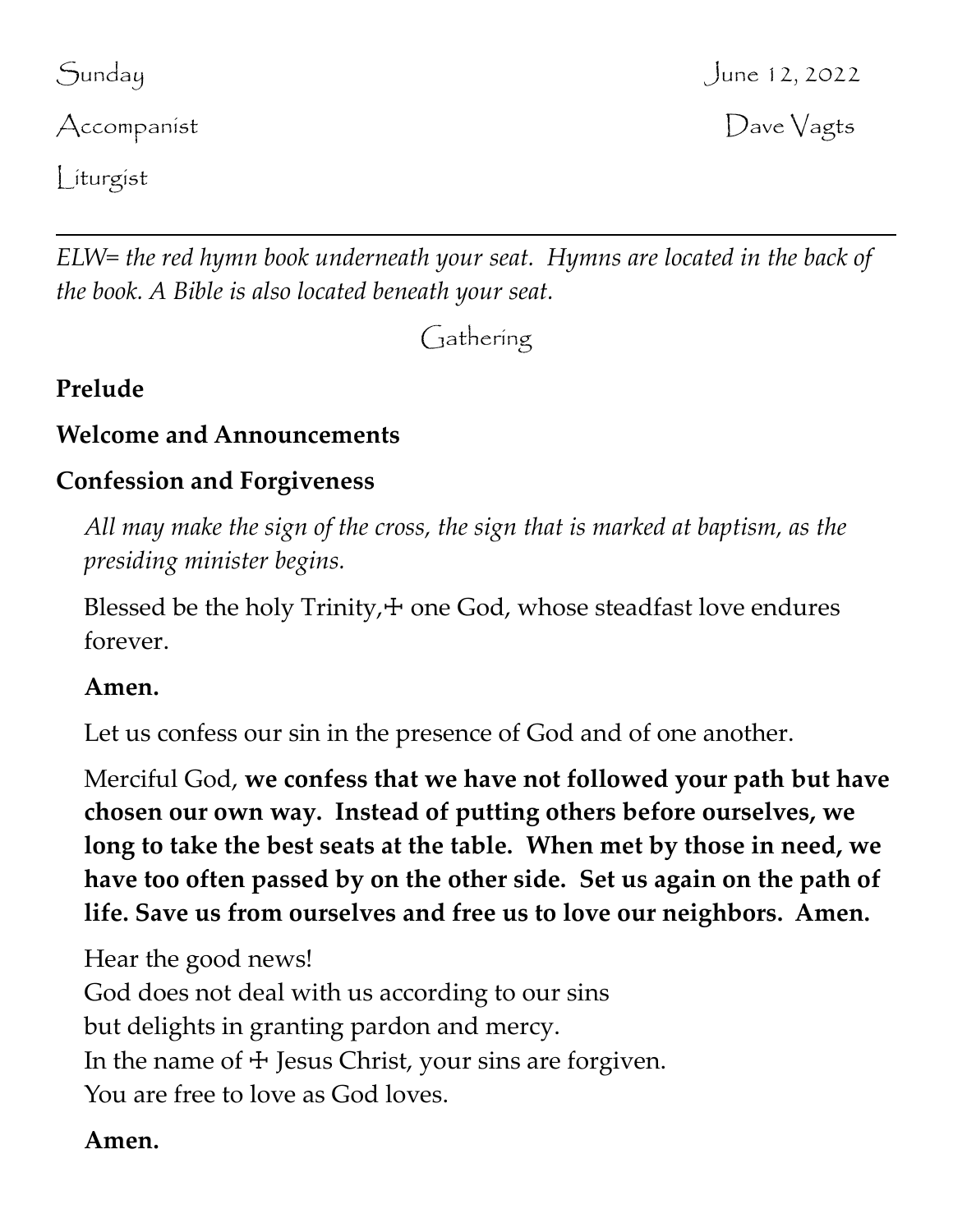#### **Processional Song:** *Come, Thou Almighty King* **ELW 408**

Come, thou almighty King, help us thy name to sing; help us to praise; Father all-glorious, o'er all victorious, come and reign over us, Ancient of Days.

Come, thou incarnate Word, merciful, mighty Lord; our prayer attend. Come and thy people bless, and give thy word success, and let thy righteousness on us descend.

Come, holy Comforter, thy sacred witness bear in this glad hour! Thou who almighty art, rule now in ev'ry heart, never from us depart, Spirit of pow'r.

To thee, great One in Three eternal praises be hence evermore! Thy sov'reign majesty may we in glory see, and to eternity love and adore.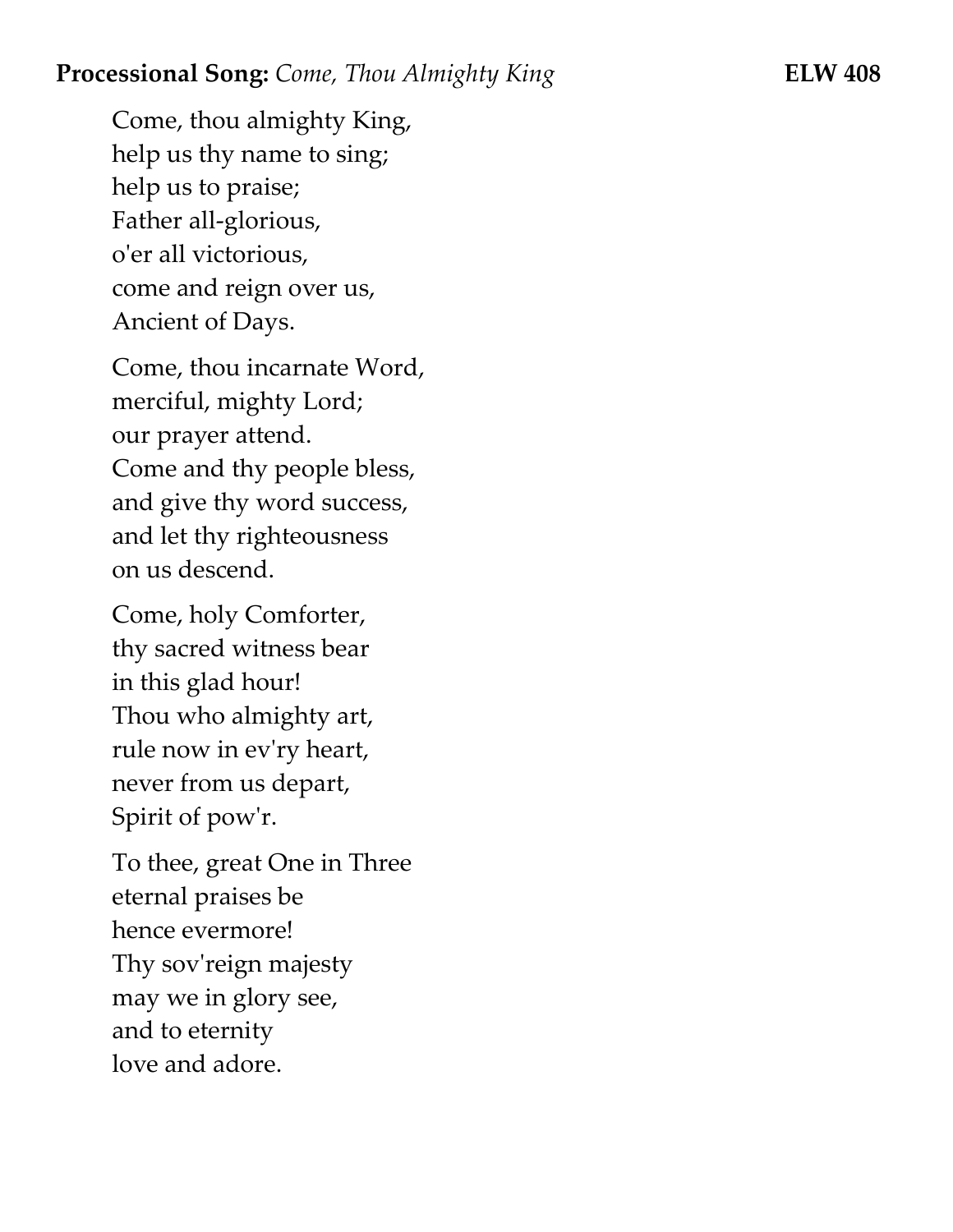# **Greeting**

The grace of our Lord Jesus Christ, the love of God and the communion of the Holy Spirit be with you all. **And also with you.**

| Kyrie                 | ELW $p.147$ |
|-----------------------|-------------|
| <b>Hymn of Praise</b> | ELW $p.149$ |

## **Prayer of the Day**

Almighty Creator and ever-living God: we worship your glory, eternal Three-in-One, and we praise your power, majestic One-in-Three. Keep us steadfast in this faith, defend us in all adversity, and bring us at last into your presence, where you live in endless joy and love, Father, Son, and Holy Spirit, one God, now and forever.

## **Amen**

# **READING**

*In the Bible, wisdom is portrayed in terms sometimes human and sometimes divine. Often, wisdom is personified as feminine. In this passage, Woman Wisdom is depicted not only as the first creation of God, but also as God's helper, rejoicing in God's creation, especially in human beings.*

## **Proverbs 8: 1-7, 22-31**

<sup>1</sup>Does not wisdom call,

and does not understanding raise her voice?

<sup>2</sup>On the heights, beside the way,

at the crossroads she takes her stand;

<sup>3</sup>beside the gates in front of the town,

at the entrance of the portals she cries out:

<sup>4</sup>"To you, O people, I call,

and my cry is to all that live.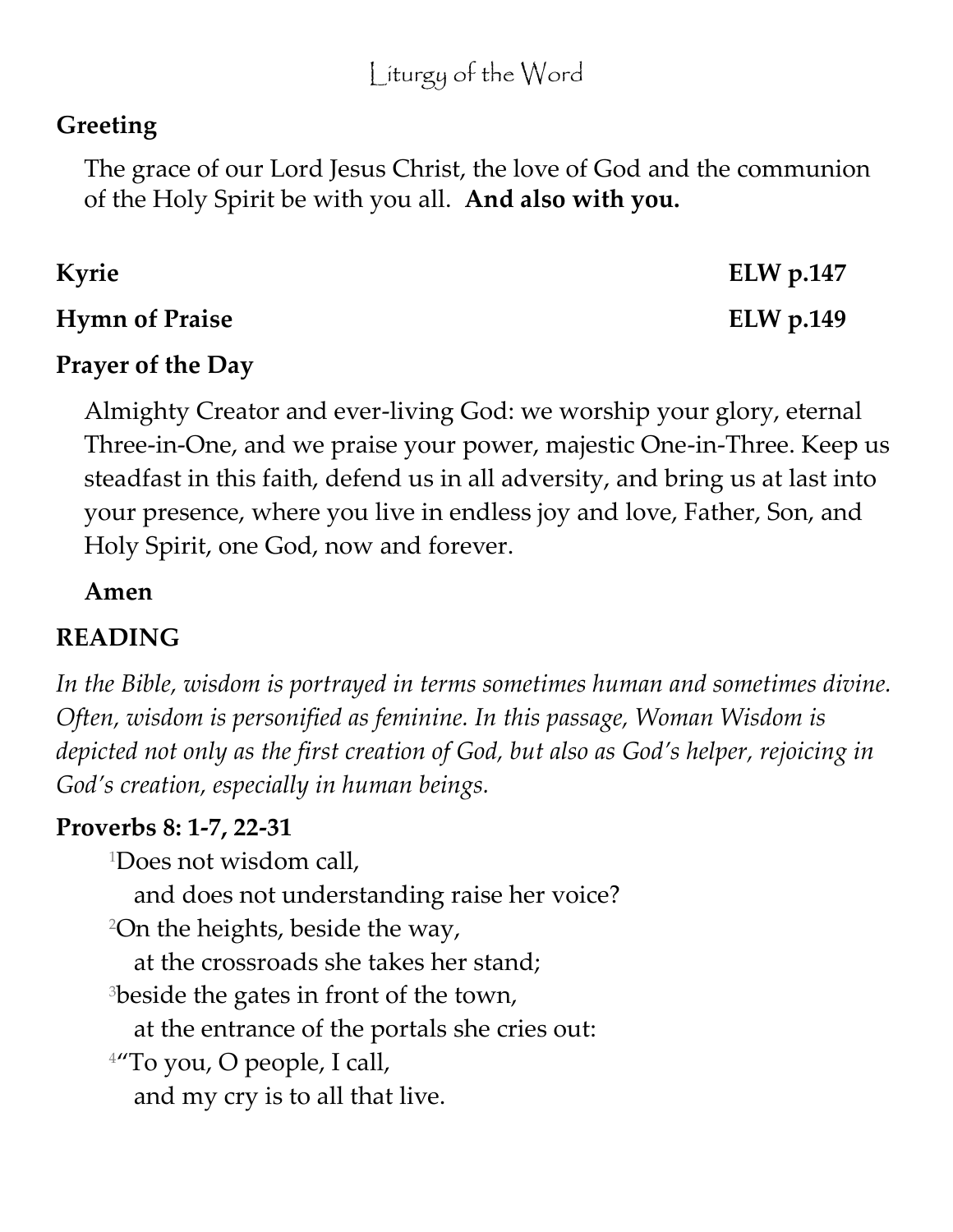$22$ The LORD created me at the beginning of his work, the first of his acts of long ago.

<sup>23</sup>Ages ago I was set up,

at the first, before the beginning of the earth.

 $24$ When there were no depths I was brought forth, when there were no springs abounding with water.

 $25$ Before the mountains had been shaped,

before the hills, I was brought forth—

 $26$  when he had not yet made earth and fields, or the world's first bits of soil.

 $27$ When he established the heavens, I was there, when he drew a circle on the face of the deep,

 $28$ when he made firm the skies above,

when he established the fountains of the deep,

 $29$  when he assigned to the sea its limit,

so that the waters might not transgress his command,

when he marked out the foundations of the earth,

<sup>30</sup>then I was beside him, like a master worker;

and I was daily his delight,

rejoicing before him always,

<sup>31</sup> rejoicing in his inhabited world

and delighting in the human race."

The word of the Lord **Thanks be to God.**

## **PSALM 8**

<sup>1</sup>O <sup>|</sup> LORD our Lord,

how majestic is your name in  $\perp$  all the earth! —

**<sup>2</sup>you whose glory is chanted above the heavens out of the mouths of in- <sup>|</sup> fants and children;**

**you have set up a fortress against your enemies, to silence the foe <sup>|</sup> and avenger.**

<sup>3</sup>When I consider your heavens, the work  $\pm$  of your fingers, the moon and the stars you have set  $^{\dagger}$  in their courses,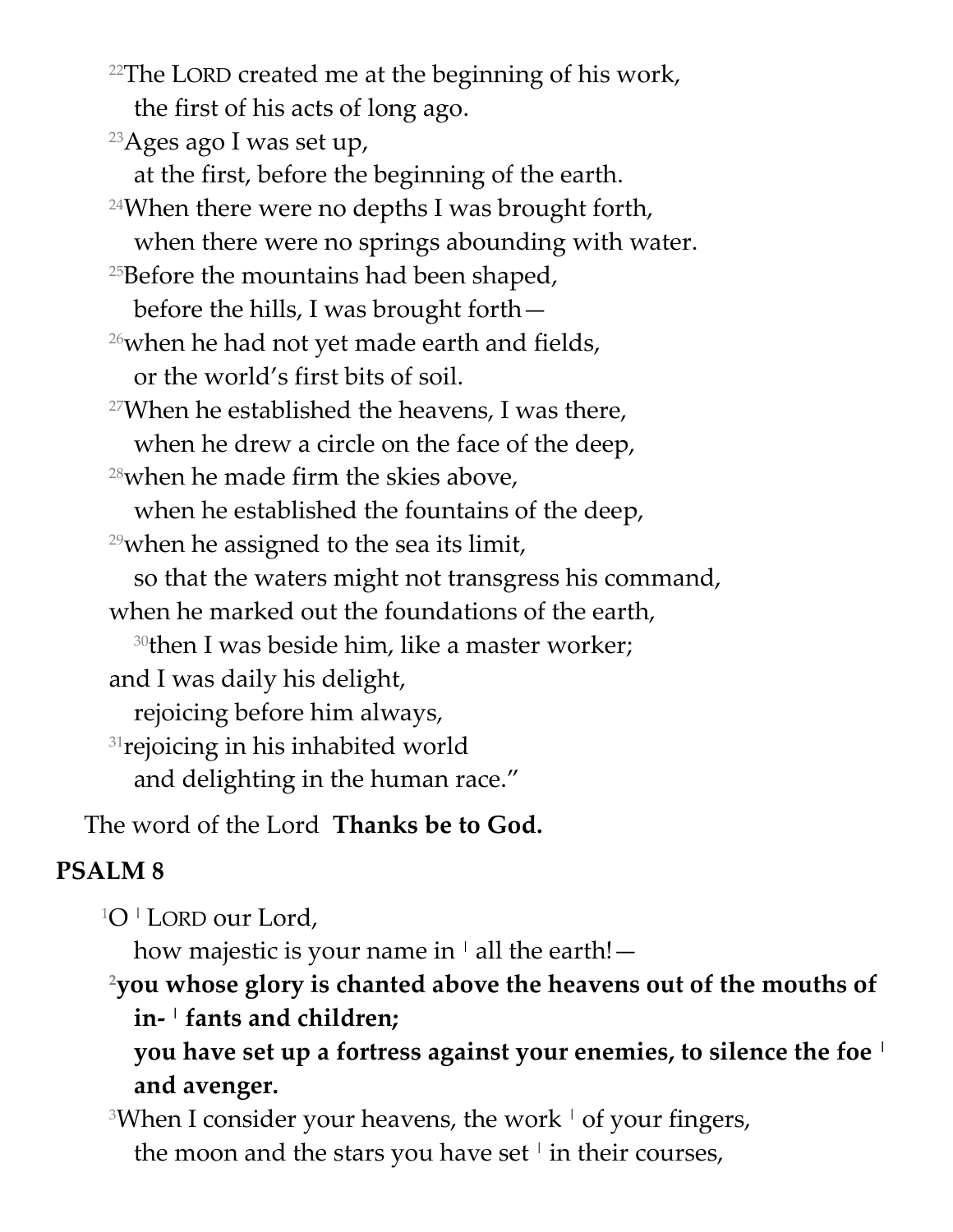**<sup>4</sup>what are mere mortals that you should be mind- <sup>|</sup> ful of them, human beings that you should <sup>|</sup> care for them?**

 $5$ Yet you have made them little less  $^\mathrm{!}$  than divine; with glory and hon- <sup>|</sup> or you crown them.

- **<sup>6</sup>You have made them rule over the works <sup>|</sup> of your hands;**
	- **you have put all things un- <sup>|</sup> der their feet:**

 $^7$ all  $^+$  flocks and cattle,

even the wild beasts  $\frac{1}{1}$  of the field,

**8 the birds of the air, the fish <sup>|</sup> of the sea,**

**and whatever passes along the paths <sup>|</sup> of the sea**.

<sup>9</sup>O <sup>|</sup> LORD our Lord,

how majestic is your name in  $\vert$  all the earth!

# **READING**

*Paul describes the life of faith with reference to God, Jesus, and the Holy Spirit. Even now, we have peace with God through Jesus, and our hope for the future is grounded in the love of God that we experience through Christ's Holy Spirit.*

# **Romans 5: 1-5**

<sup>1</sup>Therefore, since we are justified by faith, we have peace with God through our Lord Jesus Christ, <sup>2</sup>through whom we have obtained access to this grace in which we stand; and we boast in our hope of sharing the glory of God. 3And not only that, but we also boast in our sufferings, knowing that suffering produces endurance, 4 and endurance produces character, and character produces hope, 5and hope does not disappoint us, because God's love has been poured into our hearts through the Holy Spirit that has been given to us.

The word of the Lord **Thanks be to God.**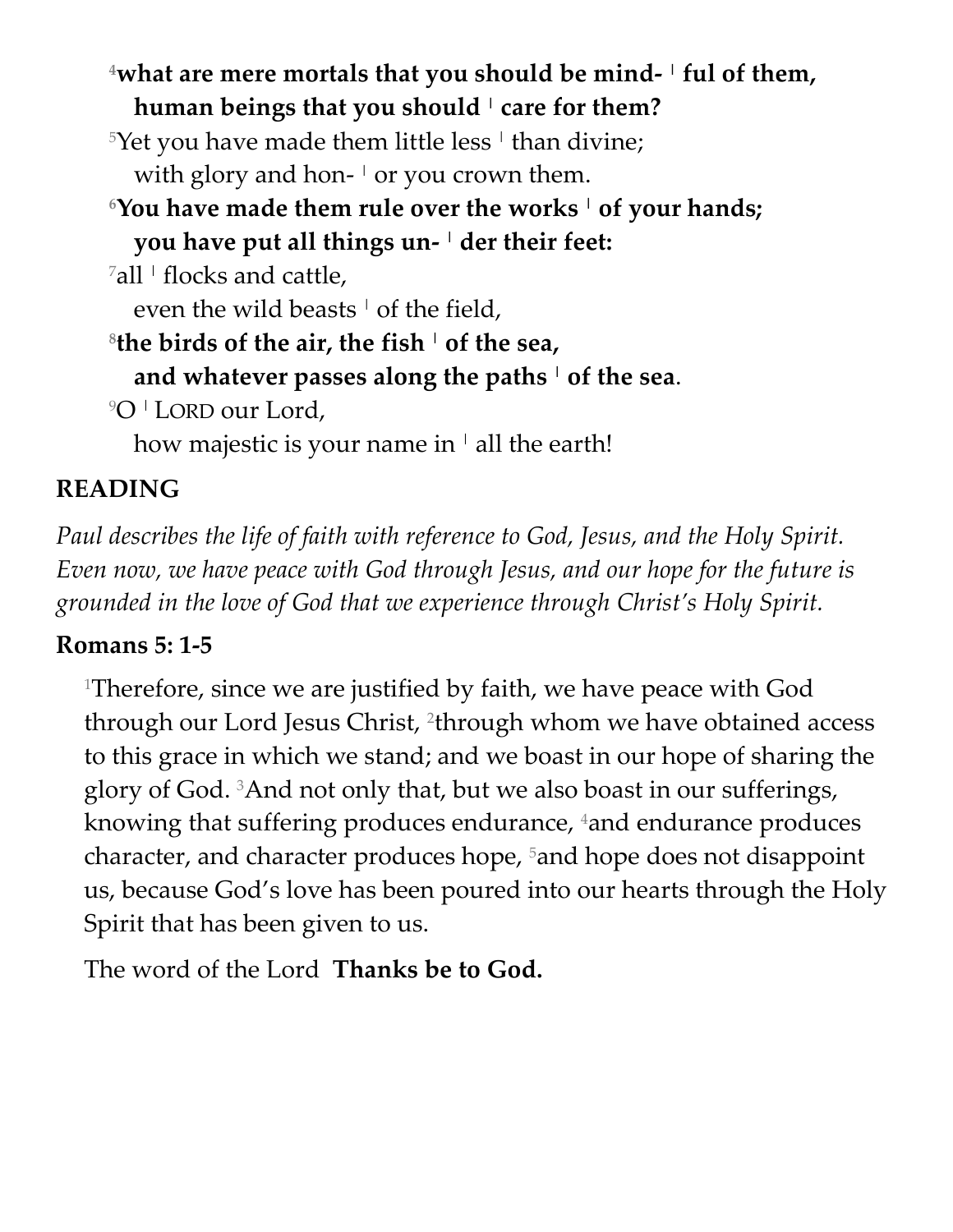**Gospel Acclamation ELW p.151**



#### **GOSPEL:**

The Holy Gospel according to John the 14th chapter. **Glory, to you, O Lord**

#### **John 14: 1-6**

<sup>1</sup>Do not let your hearts be troubled. Believe in God, believe also in me. <sup>2</sup> In my Father's house there are many dwelling places. If it were not so, would I have told you that I go to prepare a place for you? <sup>3</sup>And if I go and prepare a place for you, I will come again and will take you to myself, so that where I am, there you may be also. 4And you know the way to the place where I am going." 5Thomas said to him, "Lord, we do not know where you are going. How can we know the way?" <sup>6</sup> Jesus said to him, "I am the way, and the truth, and the life. No one comes to the Father except through me.

The gospel of the Lord. **Praise to you, O Christ.**

#### **Sermon**

**Hymn of the Day:** *Come, Join the Dance of Trinity* **ELW 412**

Come, join the dance of Trinity, before all worlds begun the interweaving of the Three,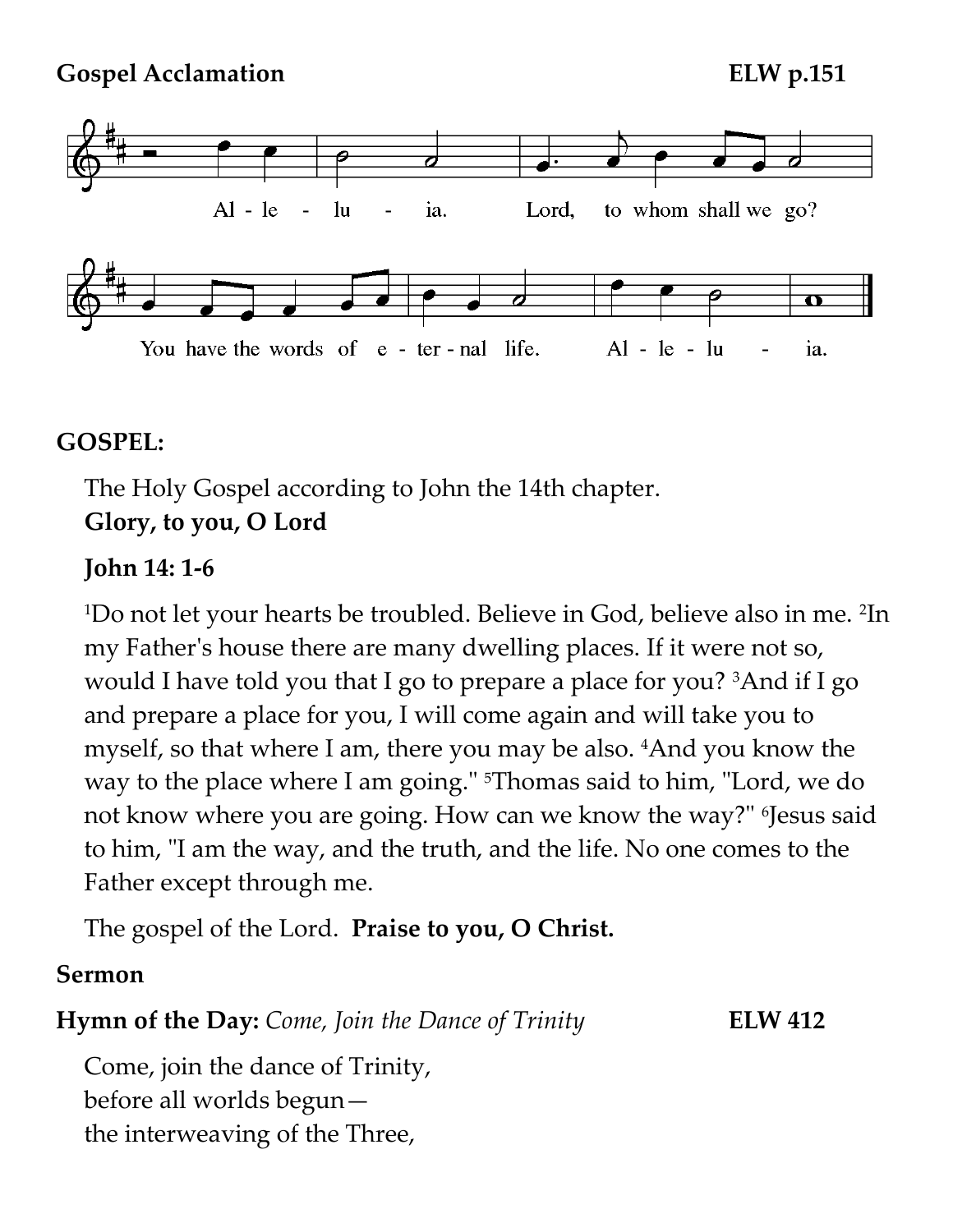the Father, Spirit, Son. The universe of space and time did not arise by chance, but as the Three, in love and hope, made room within their dance.

Come, see the face of Trinity, newborn in Bethlehem; then bloodied by a crown of thorns outside Jerusalem. The dance of Trinity is meant for human flesh and bone; when fear confines the dance in death, God rolls away the stone.

Come, speak aloud of Trinity, as wind and tongues of flame set people free at Pentecost to tell the Savior's name. We know the yoke of sin and death, our necks have worn it smooth; go tell the world of weight and woe that we are free to move!

Within the dance of Trinity, before all worlds begun, we sing the praises of the Three, the Father, Spirit, Son. Let voices rise and interweave, by love and hope set free, to shape in song this joy, this life: the dance of Trinity.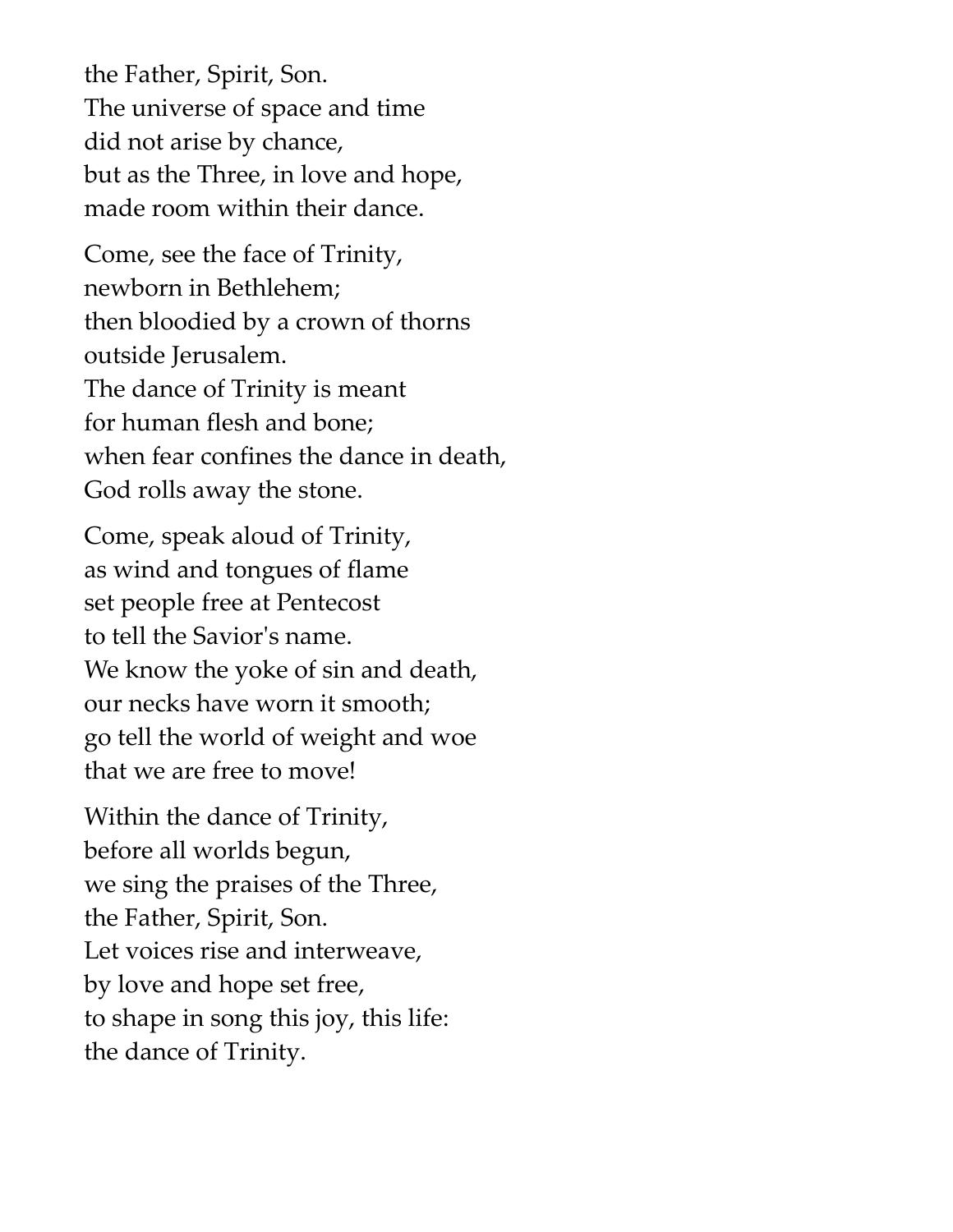## **Apostles Creed**

**I believe in God, the Father almighty, creator of heaven and earth.**

**I believe in Jesus Christ, God's only Son, our Lord, who was conceived by the Holy Spirit, born of the virgin Mary, suffered under Pontius Pilate, was crucified, died, and was buried; he descended to the dead. On the third day he rose again; he ascended into heaven, he is seated at the right hand of the Father, and he will come to judge the living and the dead. I believe in the Holy Spirit, the holy catholic Church, the communion of saints, the forgiveness of sins, the resurrection of the body, and the life everlasting. Amen**.

## **Prayers**

United in Christ and guided by the Spirit, we pray for the church, the creation, and all in need.

God of grace, **hear our prayer.**

God of every time and place, in Jesus' name and filled with your Holy Spirit, we entrust these spoken prayers and those in our hearts into your holy keeping.

## **Amen.**

# **Peace**

# **Offering**

# **Offertory**

Let the vineyards be fruitful, Lord, and fill to the brim our cup of blessing. Gather a harvest from the seeds that were sown, that we may be fed with the bread of life. Gather the hopes and the dreams of all; unite them with the prayers we offer.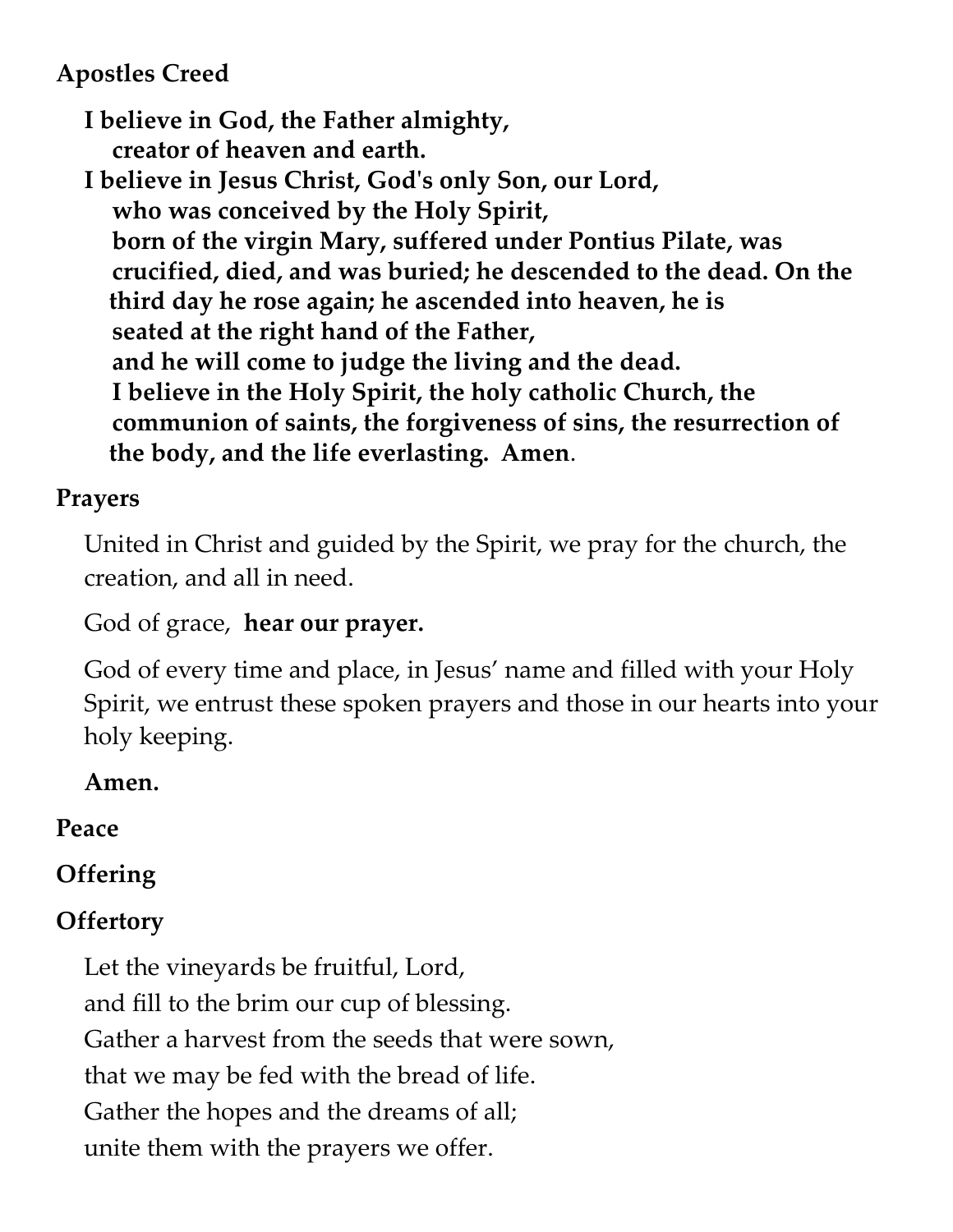Grace our table with your presence, and give us a foretaste of the feast to come.

#### **Offering Prayer**

#### **Lord's Prayer ELW p.154**

 **Our Father in heaven, hallowed be your name, your kingdom come, your will be done, on earth as in heaven. Give us today our daily bread. Forgive us our sins as we forgive those who sin against us. Save us from the time of trial and deliver us from evil. For the kingdom, the power, and the glory are yours, now and forever. Amen.**

# Sending

#### **Blessing**

The Lord bless you and keep you. The Lord's face shine on you with grace and mercy. The Lord look upon you with favor and+ give you peace. **Amen**

**Recessional Hymn:** *Holy God, We Praise Your Name* **ELW 414**

Holy God, we praise your name; Lord of all, we bow before you. All on earth your scepter claim, all in heav'n above adore you.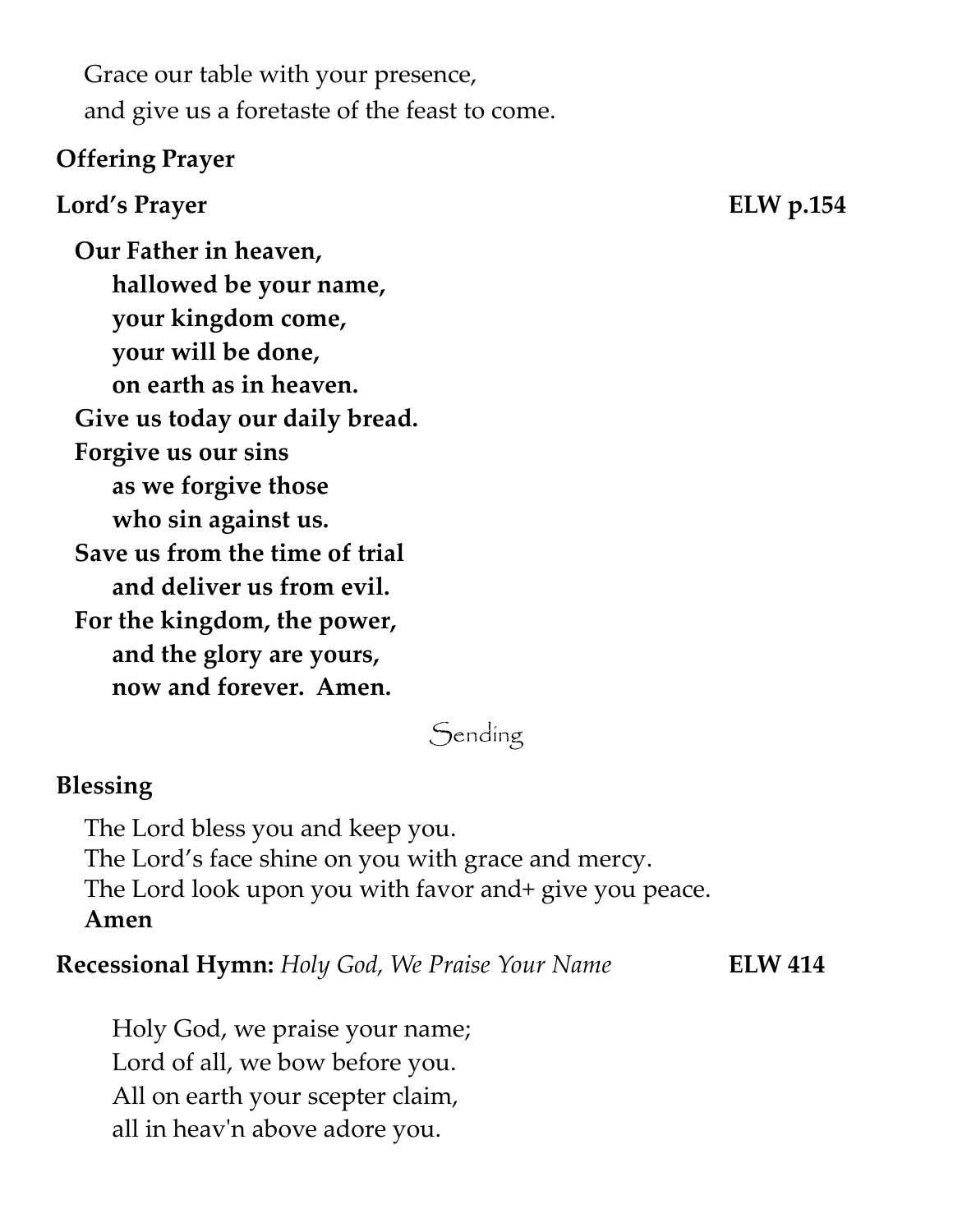Infinite your vast domain, everlasting is your reign.

Hark! The glad celestial hymn angel choirs above are raising; cherubim and seraphim, in unceasing chorus praising, fill the heav'ns with sweet accord: "Holy, holy, holy Lord!"

Lo, the apostolic train join your sacred name to hallow; prophets swell the glad refrain, and the white-robed martyrs follow; and from morn to set of sun through the church the song goes on.

Holy Father, holy Son, Holy Spirit, three we name you, though in essence only one; undivided God we claim you and, adoring, bend the knee while we own the mystery.

#### **Dismissal**

Go in peace. Serve the Lord. **Thanks be to God.**

# **Postlude**

From Sundays and Seasons.com. Copyright 2007 Augsburg Fortress. All rights reserved. Reprinted by permission under Augsburg Fortress Liturgies Annual License #29193. CCLI License #2549594 One License with Podcasting #A-714837 Christian Copyright Solutions #12903

New Revised Standard Version Bible, copyright 1989, Division of Christian Education of the National Council of the Churches of Christ in the United States of America. Used by permission. All rights reserved.

# **Monday, June 13**

Psalm 124 Proverbs 7: 1-4 Ephesians 4: 7-16

#### **Tuesday, June 14**

Psalm 124 Proverbs 8: 4-21 Ephesians 5: 15-20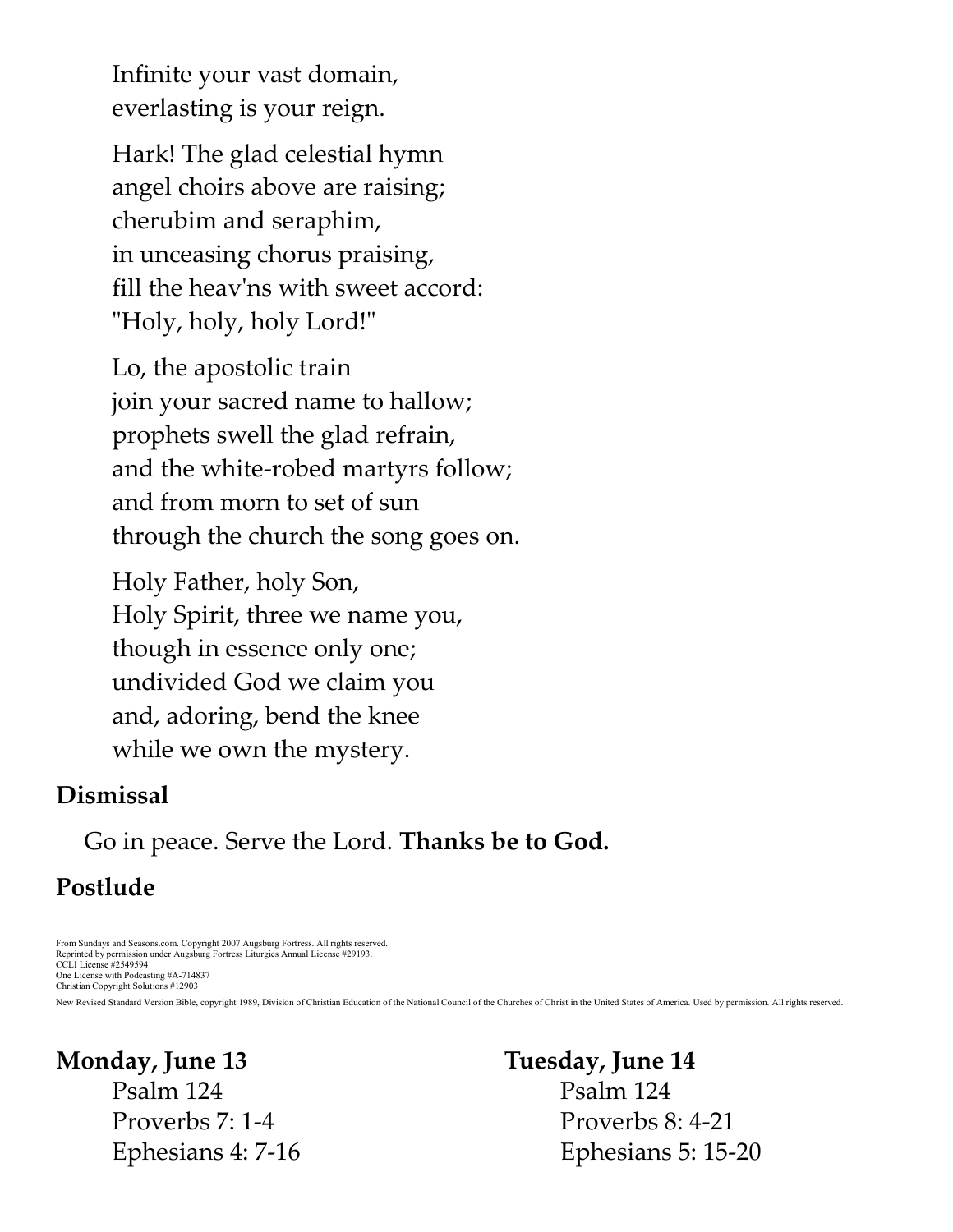**Wednesday, June 15** Psalm 124 Daniel 1: 1-21 Luke 1: 46b-55 **Thursday, June 16** Psalm 22: 19-28 Isaiah 56: 9-12 Romans 2: 17-29 **Friday, June 17** Psalm 22: 19-28

Isaiah 57: 1-13 Galatians 3: 15-22- **Saturday, June** 18 Psalm 22: 19-28 Isaiah 59: 1-8 Matthew 9: 27-34 **Sunday, June 19** Isaiah 65: 1-9 Psalm 22: 19-28 Galatians 3: 23-29 Luke 8: 26-39

## Announcements

Pastor Beth will be at the Engle Institute of Preaching at Princeton Seminary for continuing education and on vacation June 8-22. Thanks in advance for your patience with her response time during those weeks. If you need an immediate response, contact Grace or Janice.

## **Registration is now open for Vacation Bible School.**

Our Food Truck Party will take place from 6:00 to 8:00 p.m. on June 26-30. VBS is open to children from age 3 through finishing fifth grade and includes snacks, crafts, science, games, songs, Bible stories, and more. New this year, a light meal will be served each evening from 5:20-5:45. Children will stay with their parents/guardians until they have checked into their assigned group (between 5:50 and 6:00). Register as a participant or a volunteer at [www.resurrectionlutheran.org/vbs](http://www.resurrectionlutheran.org/vbs)

**Congregational Read:** Ready, set, read! Aside from the Bible, the single most referenced book in my ministry has been *Disunity in Christ, by Christena Cleveland. Will you read it with me this summer and join in a*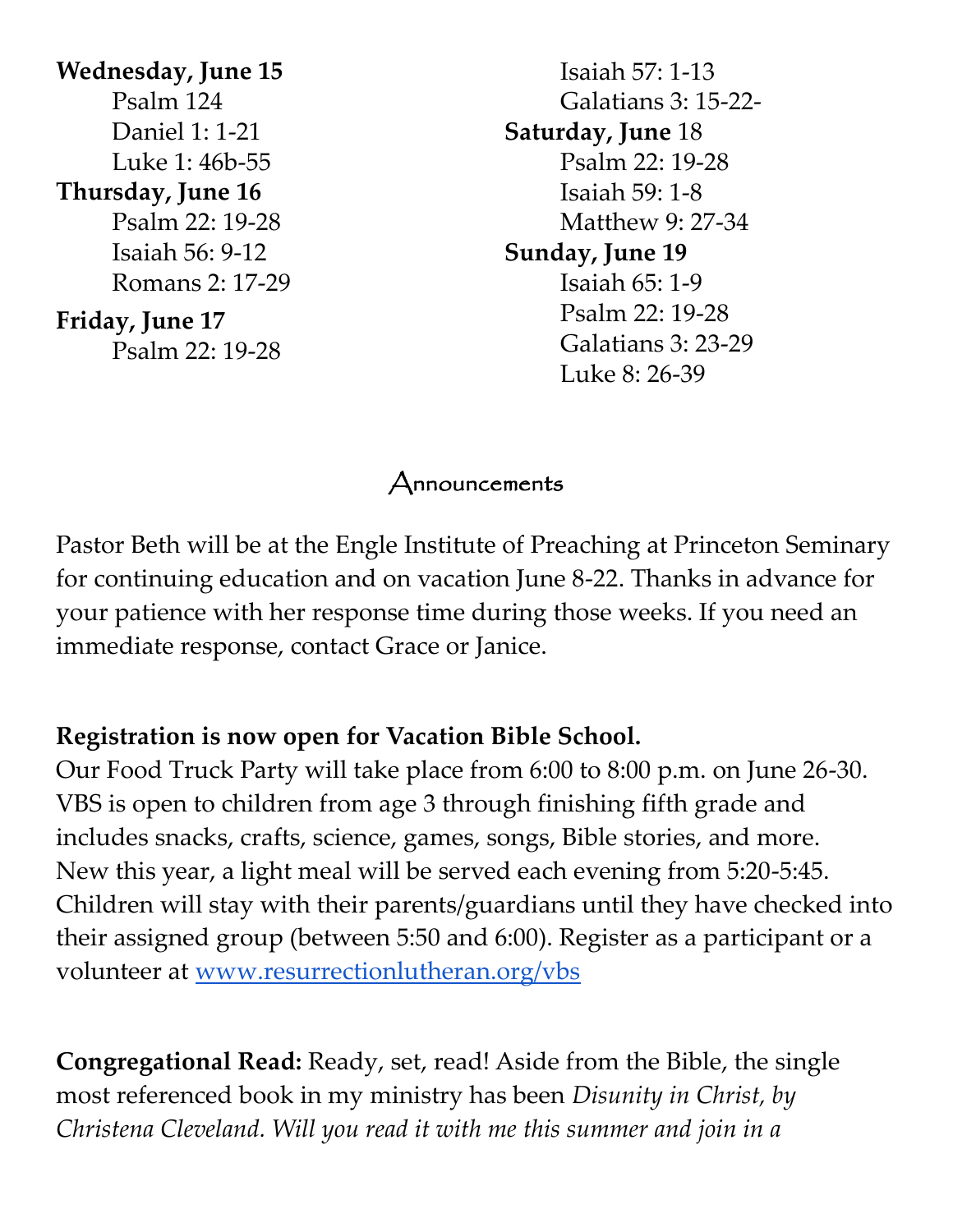## *conversation on what we've read on August 7?*

About the book: despite Jesus' prayer that all Christians "be one," divisions have been epidemic in the body of Christ from the beginning to the present. We cluster in theological groups, gender groups, age groups, ethnic groups, educational and economic groups. We criticize freely those who disagree with us, don't look like us, don't act like us and don't even like what we like.

Though we may think we know why this happens, Christena Cleveland says we probably don't. In this eye-opening book, learn the hidden reasons behind conflict and divisions.

# **Office will be closed** on June 20 in observation of Juneteenth

**Join us on Saturday mornings** at 8:30 for our weekly Bible Study. Everyone is welcome!

**Scratch Cupcake Fundraiser!** May 30 through June 17, RLC Kids and Youth will be selling 6-packs of Scratch Cupcakery cupcakes; delivery is set for July 6. Money raised will help go towards RLC youth service learning opportunities, mission trips, and the ELCA Youth Gathering. Each 6-pack of Scratch Cupcakery cupcakes sells for \$15-20 and contains an assortment of flavors. Love chocolate? Lemon? Mint? Cheesecake?! We earn 40% for every pack they sell!

RLC Kids and Youth will be taking orders, or you can stop at the coffee bar in the narthex! If you would like to order or have any questions, please contact Grace at [grace@resurrectionlutheran.org](mailto:grace@resurrectionlutheran.org) or at 815-764-1194. Scratch Cupcakery is a locally-owned small business in Iowa. To find out more about Scratch, visit [www.scratchcupcakery.com](http://www.scratchcupcakery.com/)

**Join us for Pub Theology** on Thursday, June 16 at 7:00 pm at Uptown Garage Brewing, 305 SW Walnut. Whether you have joined in the past or want to give it a try this time, please make sure to send your current email address to: [srkirstein@gmail.com](mailto:srkirsrein@gmail.com) so we can make sure you receive the "homework."